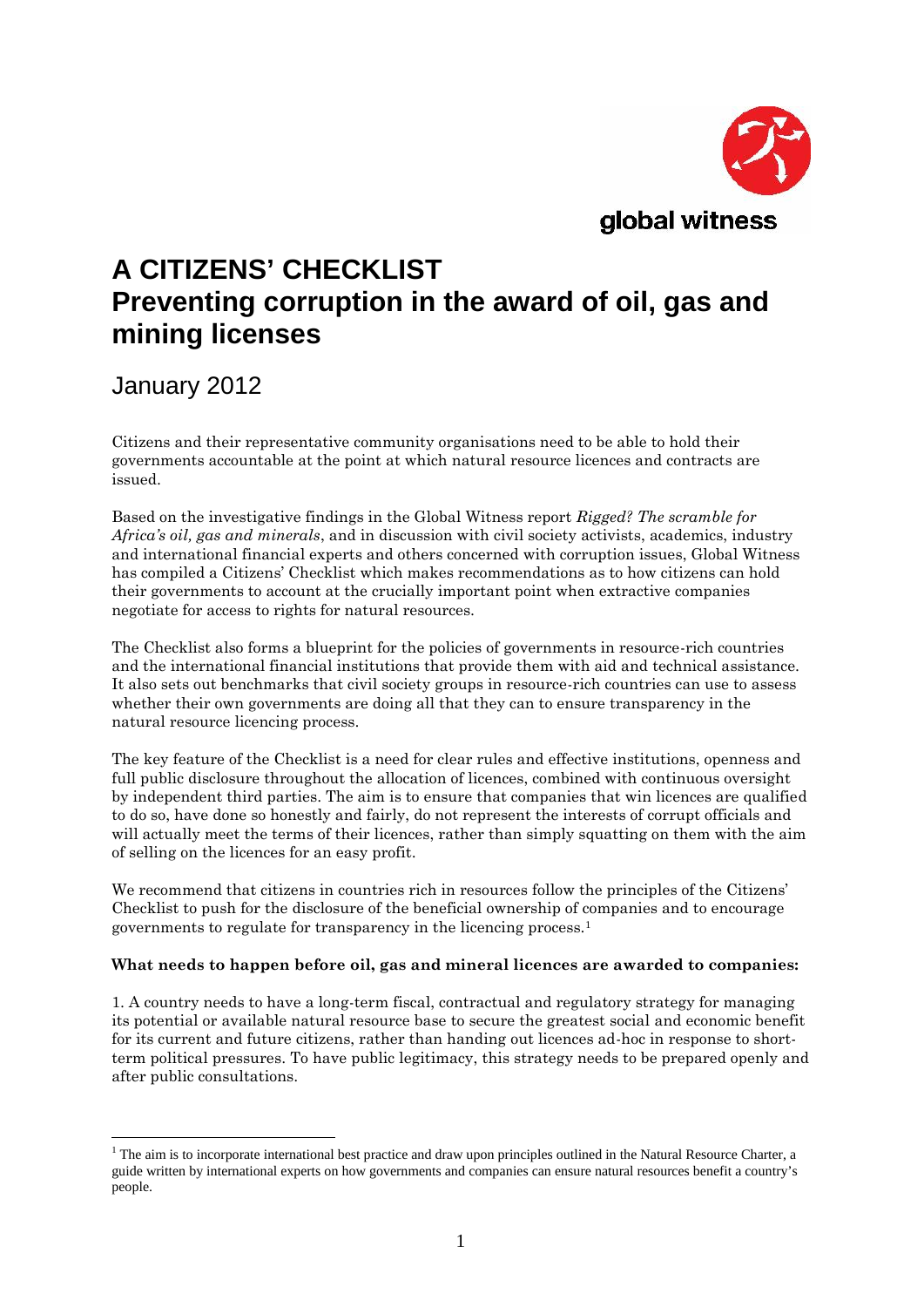The aims of the strategy should be to:

- a. gain full information on the country's potential or available resource base, so that the government can negotiate with companies from a well-informed position;
- b. evaluate when and if to develop a country's potential or available resource base;
- c. develop strategies so that the extractive sector is used as a catalyst for the economy to produce, for example, in-country processing and industries in related services;
- d. maximise the longer-term benefits to the country and its citizens, rather than placing undue weight on getting upfront payments by companies (such as signature bonuses) which usually amount to a small fraction of the value of an oil or mineral deposit; and
- e. apply the highest standards of social, environmental, health, safety and human rights protections and identify regions where extraction should not take place, so as to minimise the damage of resource extraction on local communities and public goods such as the environment.

2. The laws and public institutions to regulate manage and oversee the natural resource sector need to be in place before companies are granted access to the sector. These institutions need to be strong and independent enough to resist corruption and protect the public interest, so they should:

- a. have political support for adherence to the rule of law;
- b. have distinct roles that are clearly defined in law;
- c. have sufficient funds, expertise and regulatory power to fulfil their mandates; and
- d. be managed and independently audited in a transparent fashion.

3. The laws governing these public institutions should prevent conflicts of interest and forbid corruption. State-controlled extractive companies should not act as regulators because this concentration of power creates conflicts of interest and invites corruption.

4. The strategy, laws, institutions and policies on the extractive sector should be crafted through open debate and discussed and approved by the country's legislature. All resulting documentation should be easily available to the public in an accessible form.

5. Laws should have a strong bias in favour of promoting openness, preventing public officials from favouring companies in which they or their relatives and proxies may have a financial interest, and against confidentiality and secrecy.

#### **The awarding of oil or mineral rights:**

6. Open and competitive bidding, based on equal treatment of bidders and observable or verified bid variables, should be the norm for awarding oil, gas and mining rights. This rule should also be applied in cases where bidders offer investments in downstream industries, or in public infrastructure, as part of their bids. There should be dispensation for sole source contracts for legally pre-defined reasons, including proprietary skills. It should be acknowledged however, that competitive bidding might not work for small scale or artisanal mining.

7. In exceptional cases like small scale or artisanal mining where open bidding may not be feasible, the public agency responsible for the award of rights should be required by law to justify the exception to both the legislature and the public.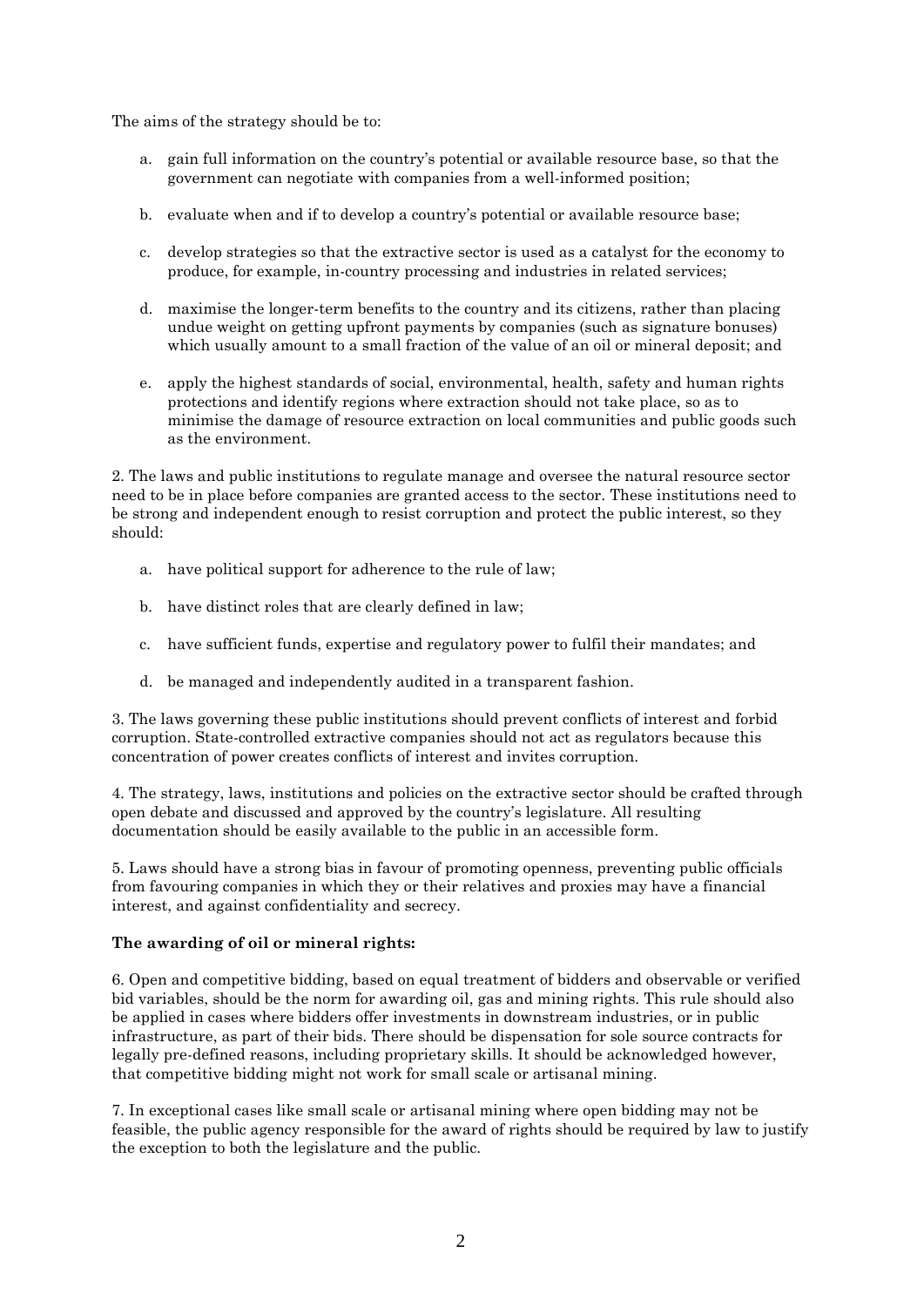8. Countries should make survey work and geological conditions on oil, gas and mining rights available to bidders.

9. The same terms should be offered to all companies. No prospective bidder for the same licence should be offered preferential rights, access to information or other preferential treatment.

10. The terms governing contracts to be awarded should be as clear and simple as possible to ensure that the public can oversee and monitor the awarding of licences. The terms should be set out in law or regulation to the greatest extent possible, because more complex contracts are harder to oversee and monitor. For example, model contracts that have been subject to a detailed legal review could be used as a template for negotiating bids during the allocation process.

11. Where negotiation is allowed for particular contract terms, the parameters for what can be negotiated should be published beforehand.

12. The public agency responsible for awarding oil, gas or mining rights should not allow any company to pre-qualify to bid for such rights, whether as a sole operator or a member of a consortium, until this agency has confirmed that the company has:

- a. published its ultimate beneficial ownership and audited accounts;
- b. proved its technical competence and financial capability to fulfil the terms of the contract;
- c. proved that it can obtain sufficient funds, from legitimate sources, to meet the terms of the contract;
- d. not previously been responsible for corruption, human rights abuses or the illegal destruction of the natural environment or any other criminal activities;
- e. identified the key personnel who will oversee its work under the contract; and
- f. identified the terms of negotiation for any foreseeable subcontract that is needed.

#### **Any companies found to be involved in collusion with public officials to obtain a licence should be disqualified from the process.**

13. The same rules should apply to all companies seeking to acquire oil, gas or mining rights, including domestic companies that take part in bidding under "local content" rules.

14. The public agency responsible for awarding oil, gas and mining rights should keep companies informed as to the physical security in the licence area.

15. The right to exploit, post-exploration phase, should be dependent on the completion and review of social and environmental impact assessments by an appropriately skilled and independent third party.

16. Companies that buy into oil, gas or mining rights that have already been acquired by other companies, for example via "farm-ins" or corporate mergers, should also be required to provide the information in points 12 a-f above.

17. The pre-qualification of bidders should be cross-checked by an independent third party to confirm that the above requirements are fully met.

18. Bidding should take place against a reasonable timetable which is disclosed to the public, and bidding outside such a timetable should not be allowed. In cases where unforeseen external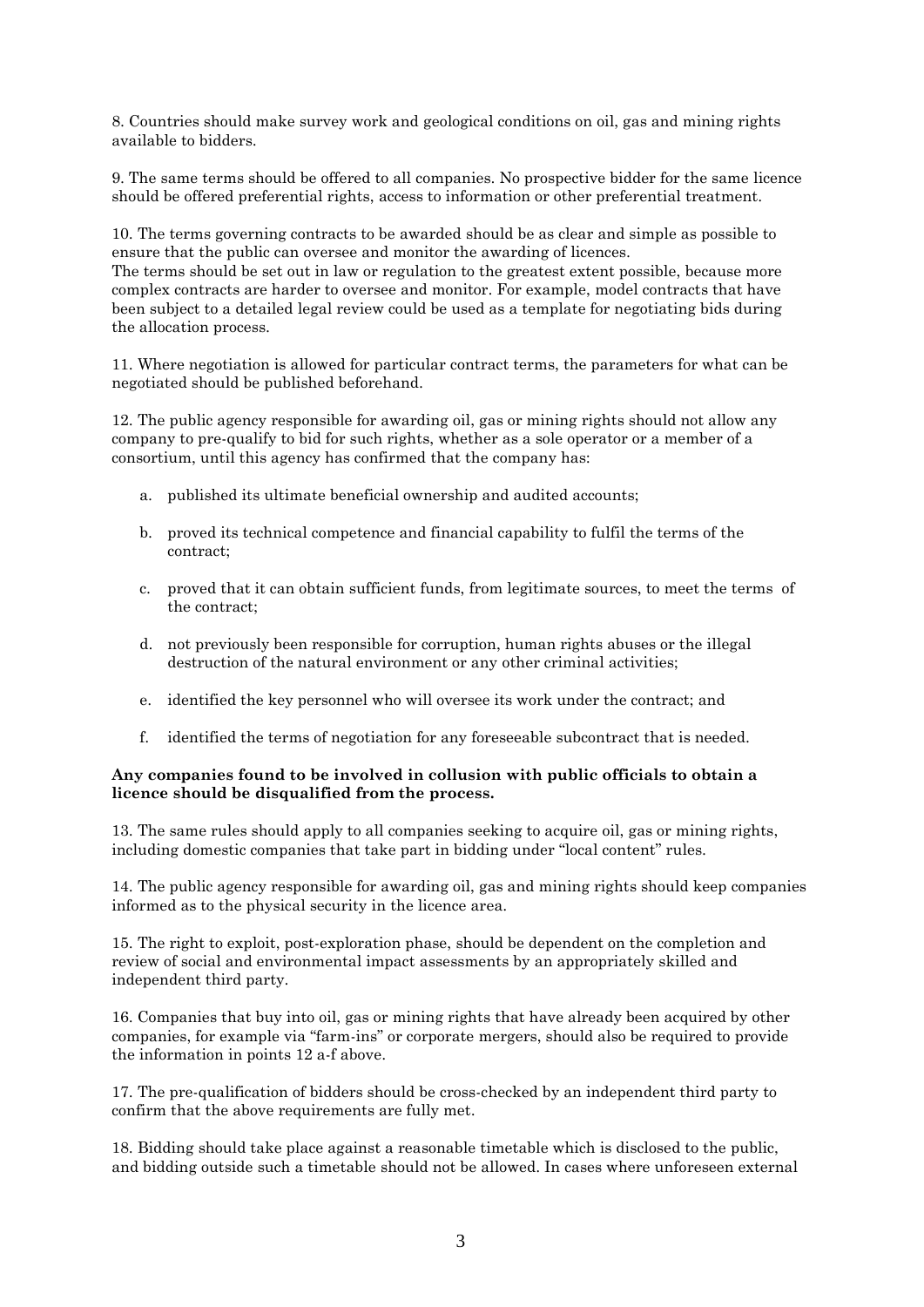factors mean that an extension is reasonably necessary, the government should publicise this, and explain why such an extension is needed.

19. The fullest possible information should be published through broadcast and open media. The following information should be published:

- a. tender documents;
- b. lists of pre-qualified companies, accompanied by evidence of 12 a-f above;
- c. successful and unsuccessful bids;
- d. contracts, subcontracts, other agreements signed with extractive companies and their associated data;
- e. independent audit reports of financial transactions related to licencing and sales; and
- f. confirmation from the agency overseeing the award of rights (see Continuous Oversight, below) that all pre-qualified companies have complied with all the rules.

20. Companies should publish their payments to governments in an accessible database on a project-by-project basis, in each country where they have any oil, gas or mineral exploration, development, production, transport, refining, or marketing activity. A project is defined as one that originates at the level of the licence, production-sharing agreement, lease or other such agreement. Payments that originate at the country or entity level such as corporate income tax should be reported at that level.

21. Companies must make the above payments for oil and mining rights into bona-fide government accounts, which are linked to the national budget.

22. Countries' receipts of such payments should be independently audited and disclosed in an accessible database to the public in full, for example through the Extractive Industries Transparency Initiative (EITI).

23. To reduce the risk of bidders paying bribes to corrupt officials via third parties such as subcontractors, companies should be required to publicly disclose their relationships with any agents, consultants, local partners or other third parties that help them to win access to oil or mining rights. Disclosures should include:

- a. the identities of the ultimate beneficial owners of the third party and the nature of its expertise;
- b. the reasons why the company chose to work with the third party and the nature of the help that the company is receiving from it; and
- c. full details of any payments or other benefits provided to the third party by the company.

24. Contracts, licences and other agreements signed between companies and governments and between companies and third parties should be published in full, so the public can see that they are fair and have been honestly obtained. Redactions should only be allowed for specific information, for time-limited periods, in cases where companies or the government can demonstrate to the public that the need for confidentiality genuinely outweighs the public interest in disclosure.

25. There should be a comprehensive and regularly updated list, easily accessible to the public, of which companies hold which rights in each project, as defined in 20, in each country. This list should name all the partners in a licence and note any changes of ownership.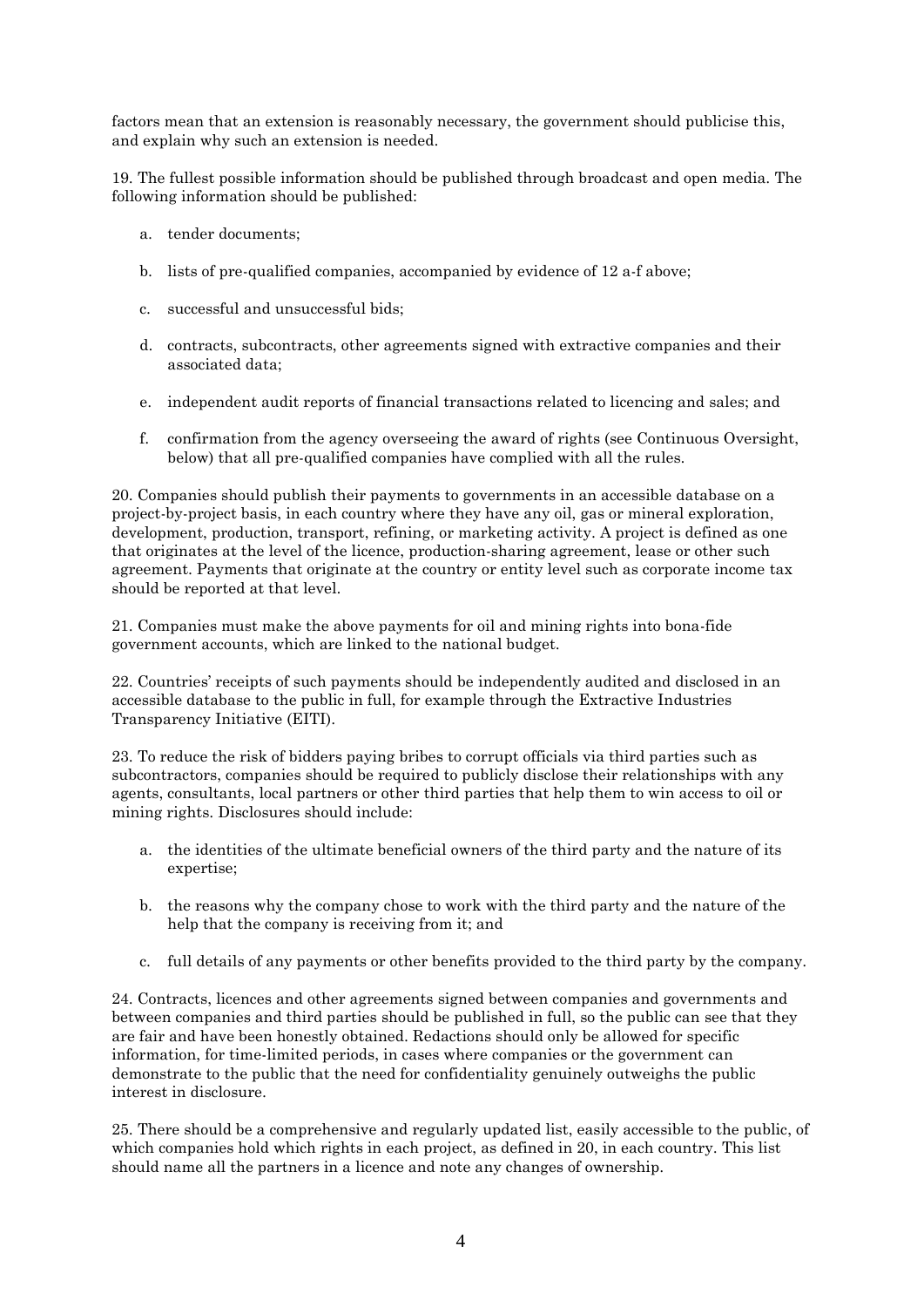#### **Continuous oversight:**

26. There needs to be continuous oversight by an independent public agency of the award of rights and the implementation of contracts and subcontracts by companies. This is to ensure that bidding has been honest and fair and that companies are meeting the highest standards of transparency, public accountability, and social and environmental protection. This agency needs sufficient authority, resources and expertise to carry out its task and should make regular and timely public reports.

27. Independent civil society groups should be actively involved in the oversight of the oil, gas or mining sectors at all stages of the resource value chain, for example by working with public oversight agencies, or through their role in the multi-stakeholder groups of the EITI.

28. Countries, whether through the host government, extractive companies or local not-for-profit organisations, should also build capacity for independent civil society groups through offering training and workshops.

29. Countries rich in oil, gas or minerals should implement the EITI and their multi-stakeholder groups should agree to extend its remit to the allocation of exploration and exploitation rights, as has already happened in Nigeria and Liberia.

30. A country's legislature, oversight and law enforcement agencies should have a right of access to all information on the award of oil, gas and mining rights.

31. Credible allegations of corruption should automatically lead to independent investigation. Proven corruption should bring serious civil and criminal penalties for any companies, company employees and government officials who are implicated, including the cancellation of contracts and publication of findings. If local laws allow the ownership by a government official of a company participating in the bidding of oil, gas or mineral licencing, any government official found to be the ultimate beneficial owner of such a company must provide evidence that he or she is not using his or her position to benefit from the allocation of such licences.

32. All contracts and other agreements governing oil, gas and mining rights should explicitly forbid corrupt acts, human rights violations and environmental offences as defined in national and international law.

33. The shareholders of multinational extractive companies should insist that these companies adopt the highest ethical standards in their bidding for oil, gas and mining rights and ensure that their affiliates and local partners in resource-rich countries do the same.

#### **Actions for home governments of extractive companies:**

34. The home governments of multinational companies that seek access to oil, gas or mining rights should work to combat corruption by:

- a. using their fiscal and regulatory powers to ensure that such companies disclose their revenue payments to governments around the world, on a country-by-country and a project-by-project basis;
- b. implementing and consistently and proactively enforcing bribery laws that cover bribing another person orentity, being bribed (as the recipient of the bribe), bribing a foreign public official and failure to prevent bribery;
- c. implementing and consistently and proactively enforcing laws against the laundering of the proceeds of foreign corruption;
- d. establishing laws to protect whistleblowers;